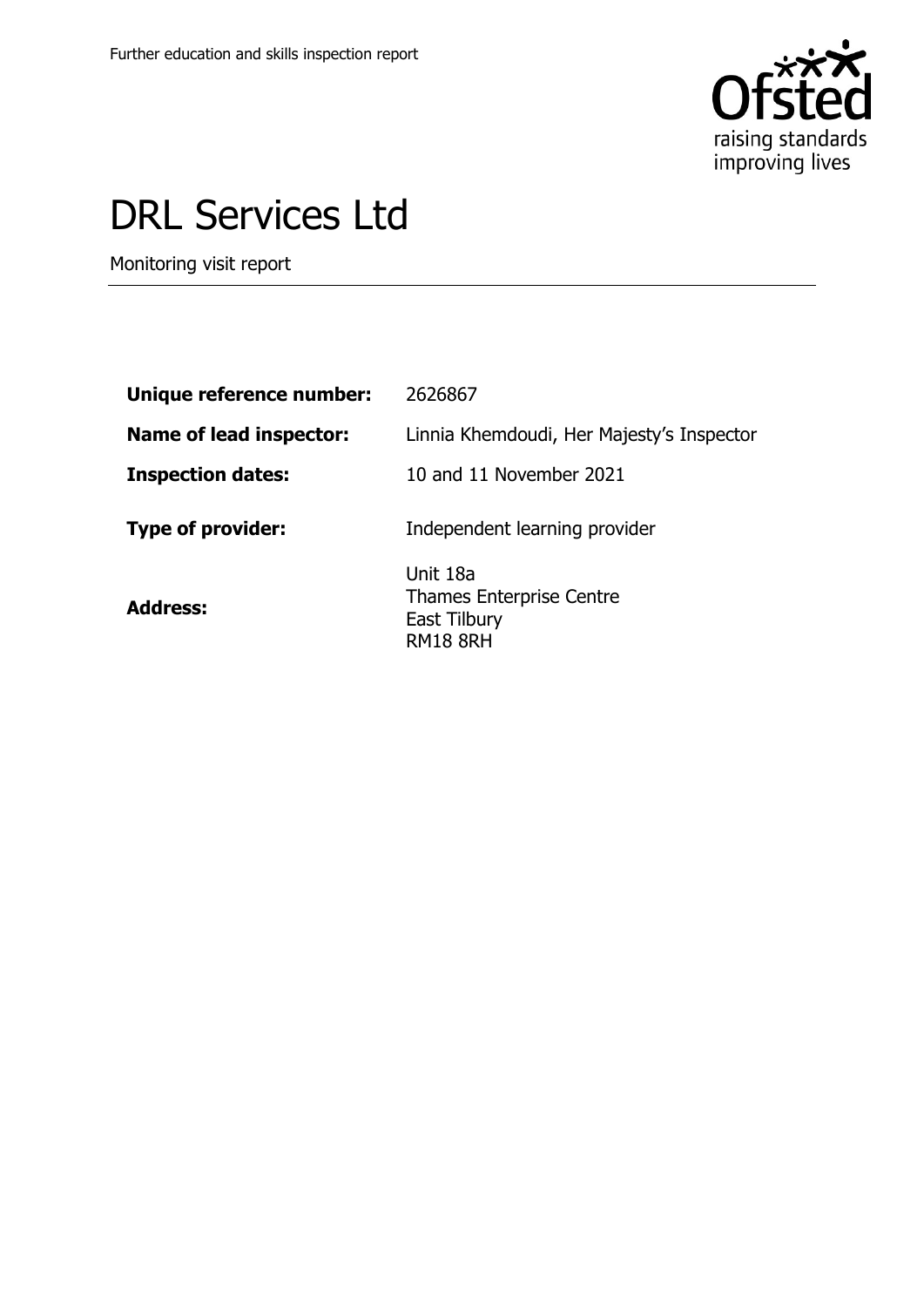

## **Monitoring visit: main findings**

## **Context and focus of visit**

From October 2018, Ofsted undertook to carry out monitoring visits to all newly directly funded providers of apprenticeship training provision which began to be funded from April 2017 or after by the Education and Skills Funding Agency and/or the apprenticeship levy. This monitoring visit was undertaken as part of those arrangements and as outlined in the 'Further education and skills inspection handbook', especially the sections entitled 'Monitoring visits' and 'Monitoring visits to providers that are newly directly publicly funded'. The focus of these visits is on the themes set out below.

DRL Services Limited (DRL) is an independent training provider based in East Tilbury, Essex. It was established in 2015. It started delivering apprenticeships as a main provider in March 2021.

DRL focuses on the food, logistics and manufacturing sectors. The geographical spread of provision currently covers Hull, Doncaster and Scunthorpe. At the time of the monitoring visit, DRL had fewer than five apprentices studying towards the level 2 food and drink process operator standard, nine apprentices studying the level 3 team leader standard and a further 32 apprentices studying the level 2 lean manufacturing operative standard.

## **Themes**

### **How much progress have leaders made in ensuring that the provider is meeting all the requirements of successful apprenticeship provision?**

### **Reasonable progress**

Leaders have developed an effective curriculum that meets the needs of employers in the food manufacturing industry. Leaders are keen to help employers improve the retention rates of staff by offering them meaningful training. Apprentices value the opportunity to gain qualifications while working. However, it is too early to judge the impact on staff retention as apprentices have yet to complete their studies.

Leaders and staff have developed productive relationships with employers. Assessors frequently update employers on the progress of apprentices. Leaders and assessors work flexibly with employers to ensure that high-pressure work periods due to seasonal demand are well managed. This ensures that apprentices continue to learn while also managing demanding workloads.

Leaders have not ensured that apprentices understand the requirements of their final assessment. Despite apprentices being on programme for some months, they do not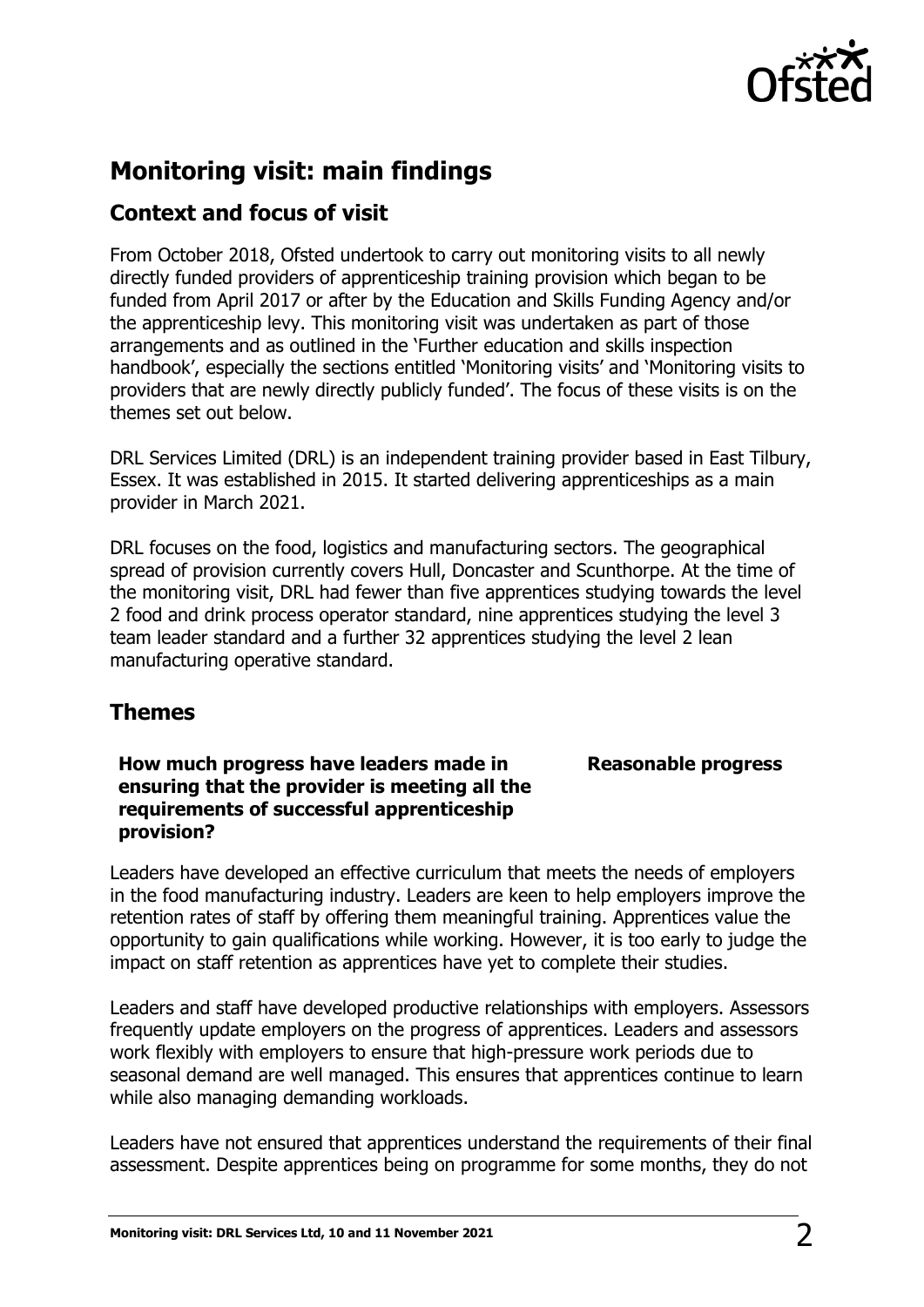

know the detail of what this entails. Leaders rely on assessors discussing the final assessment with apprentices when they think apprentices are ready.

Assessors do not ensure that the small proportion of apprentices who have additional learning requirements develop longer term coping strategies to help them learn more effectively. Leaders identify the additional learning requirements of apprentices at enrolment appropriately. However, they have not ensured that staff are appropriately qualified to help apprentices appropriately.

Leaders have ensured that apprentices who need to study English and mathematics qualifications do so. Apprentices articulate how they are applying new knowledge to their work. This includes accurately calculating the resources they need to complete a given job. However, the impact on apprentices' achievement is not yet evident, as apprentices have yet to take their exams.

Leaders do not have suitable governance arrangements in place. Leaders recognise that this is something that would help them improve the quality of training, but have yet to identify a suitable way of implementing this.

#### **What progress have leaders and managers made in ensuring that apprentices benefit from high-quality training that leads to positive outcomes for apprentices? Reasonable progress**

Leaders have developed an effective curriculum to ensure that apprentices develop new skills and knowledge. Most apprentices can articulate how they are getting better at their jobs. They can, for example, identify how to reduce waste and therefore save money when carrying out their job roles. Employers value the new skills that apprentices are gaining to help improve their businesses.

Apprentices develop effective work-related skills. They understand how the work they do contributes to the efficiency of their employers' business. Most plan and use their time at work effectively because of their training. Their line managers readily promote them to more senior roles when a position becomes available. Assessors monitor the progress that apprentices are making effectively.

Leaders identify accurately apprentices' prior skills and experience through a detailed skills scan. However, assessors do not always use this information to help apprentices develop higher level knowledge effectively. Consequently, apprentices who are more motivated and capable make slow progress relative to their starting points.

Leaders have not ensured that assessors' teaching skills are good. Assessors, for example, cover similar topics in isolation to each other. They do not link key concepts to help apprentices develop deeper understanding. Consequently, too few apprentices can apply their new skills and knowledge to contexts outside their current job roles.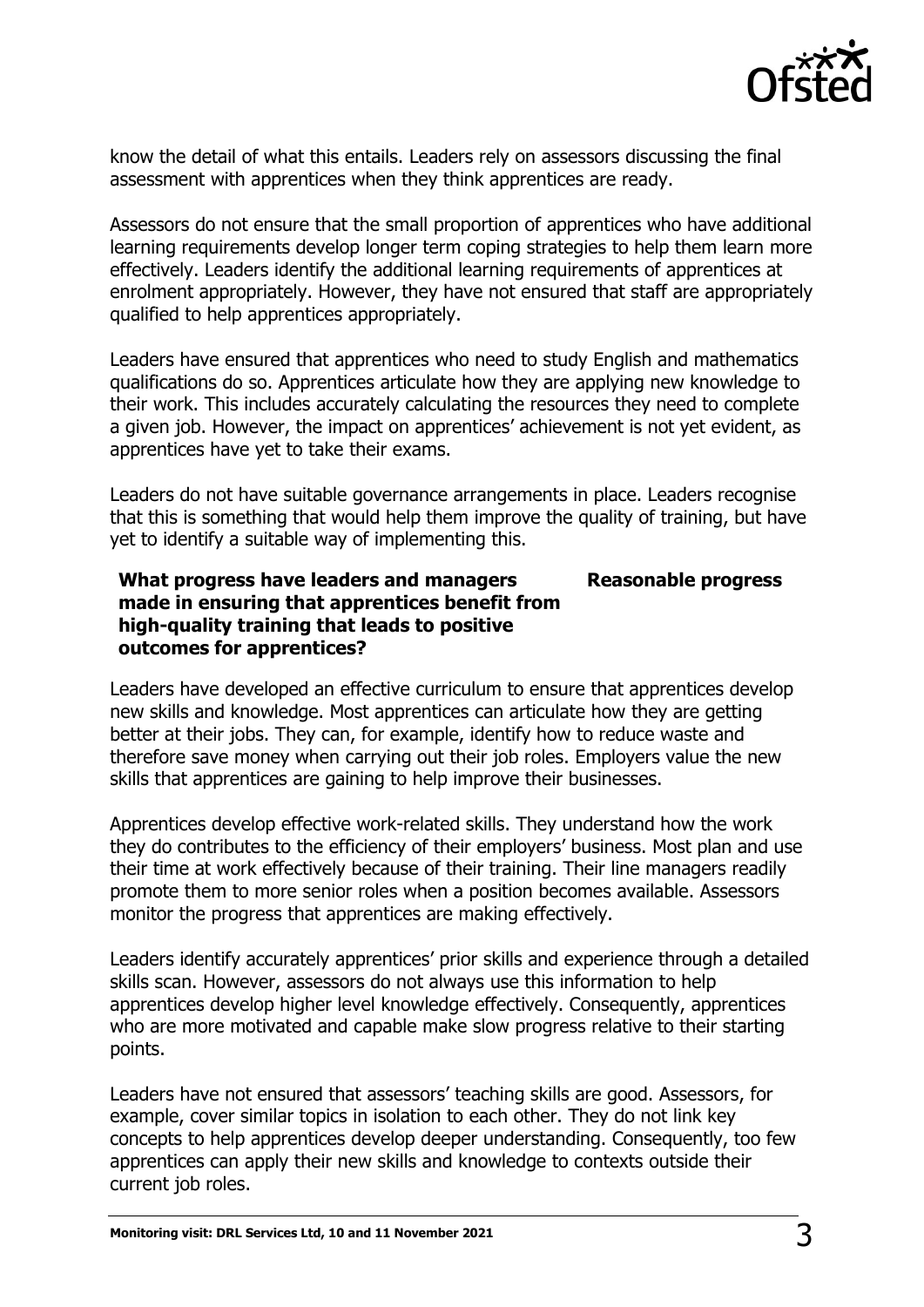

Leaders do not give apprentices ongoing, impartial careers advice and guidance. Assessors ensure that apprentices understand how the apprenticeship will help them in their current job role. However, assessors do not discuss what wider careers are available to apprentices outside the job opportunities within their own organisations.

#### **How much progress have leaders and managers Reasonable progress made in ensuring that effective safeguarding arrangements are in place?**

Leaders have developed a culture of safeguarding. Apprentices complete relevant online learning activities at the start of their apprenticeship. This ensures that apprentices have the information they need to stay safe. Apprentices feel safe and know how to report concerns, should these arise.

Leaders have ensured that apprentices learn about a wide range of safeguarding themes over time. Apprentices work through a well-thought-out 'Welfare essentials guide'. This covers a good range of topics, such as extremism, forced marriage, modern slavery, online safety and cyber-bullying. Assessors check apprentices' understanding at their quarterly reviews effectively. However, leaders have not developed apprentices' knowledge and understanding of sexual harassment or workplace bullying.